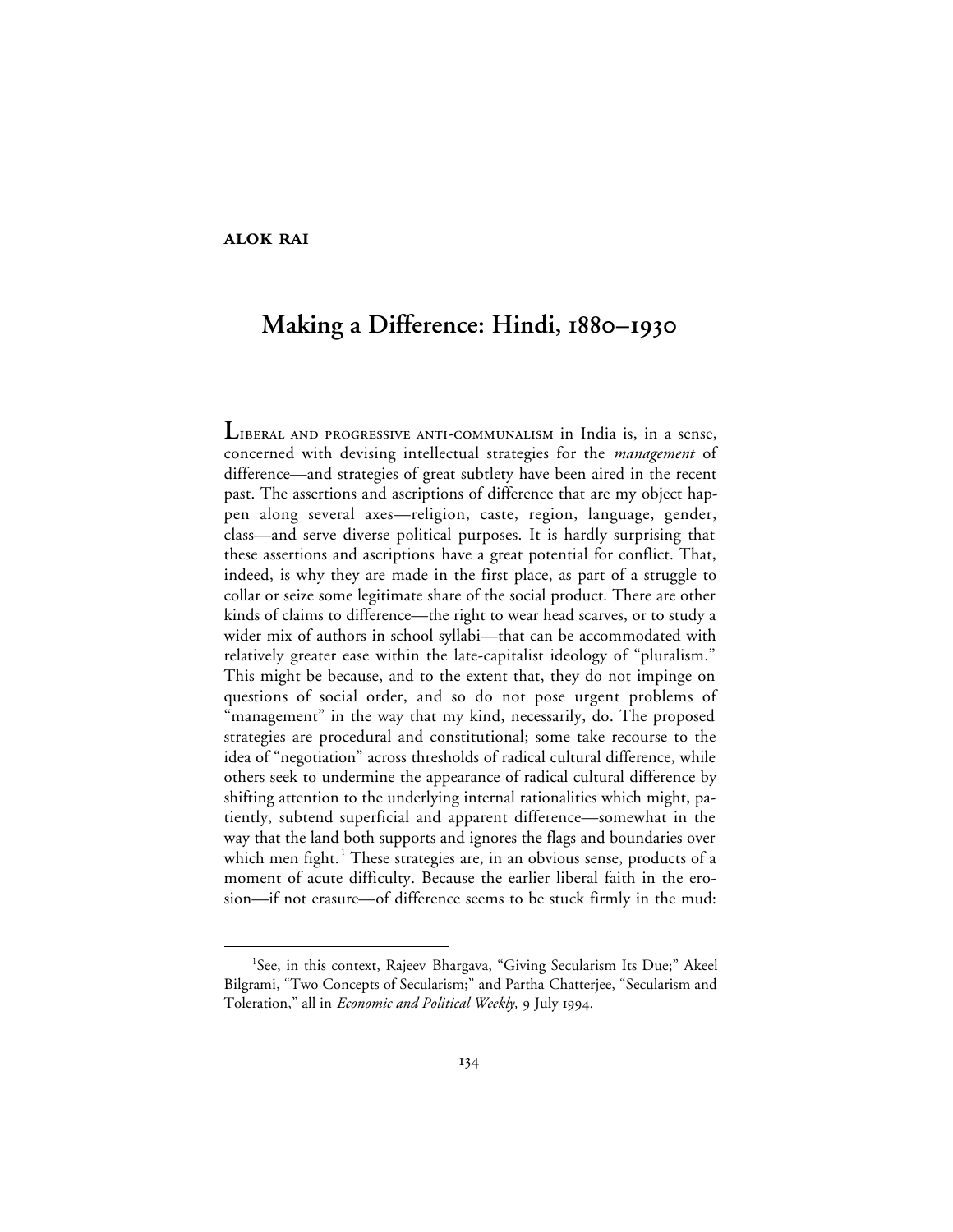it seems unlikely that the ark of universal reason will float again, even though—*and perhaps even because*—the flood of universal reason appears all set to engulf the world.

However, my concern here is not primarily with the *management* of difference, but rather with a particular example of the *production* of difference—and with such clues as the latter might hold for the former. My sample for this inquiry is the process of the making of modern Hindi in the period 1880–1930—the insertion of a tragic wedge into the common language of north India, and the resultant production— "differentiation"—of two mutilated half-languages, each of which is a travesty of that great lingua franca. I am aware that what I am describing as the production of difference might well be just the obverse of what is more commonly described as the making of identities. But I would like to leave the matter open for the moment, and entertain the possibility that there might be contexts in which one or the other—difference or identity/similarity—should be accorded analytical primacy.

The phenomenon of (the often bloody politics of) difference often prompts people to think in terms of some sort of conspiracy, generally by (or at the behest of) cynically manipulative ruling élites. Familiar in this kind of context are references to "divide and rule," with its implicit assumption of a prior and possible harmony. However, it is well to remember that the principle of "divide et impera" applies as much to modern democracies as it did to Roman emperors.

Alternatively, on the rebound from *subverted harmony*, explanation is sought in the notion of primordial identities and differences. Though as almost everybody knows, these claims of primordiality are in fact fake, jumped-up claims, and the phenomena that are sought to be explained thus—the identities and the differences—are unmistakably modern. In trying to speak about the production of difference, I am trying to finesse something between "subverted harmony" and "primordial difference."

Let me confess quickly that it is not my intention to try and develop a general theory of difference. Indeed, I would be disinclined to believe in the possibility of such a general theory. In fact, my emphasis on the *production* of difference is intended to draw attention to the particularity of the differences that jostle for attention in the political marketplace.

In turning to the process of contention that produced modern Hindi, I am immediately overcome by a great sense of difficulty. At least some of this might be, in a way, a subset of the more general problem that the politicization of the Hindi-Urdu linguistic domain brings out: i.e., that the language one uses is, perforce, a language that one shares with other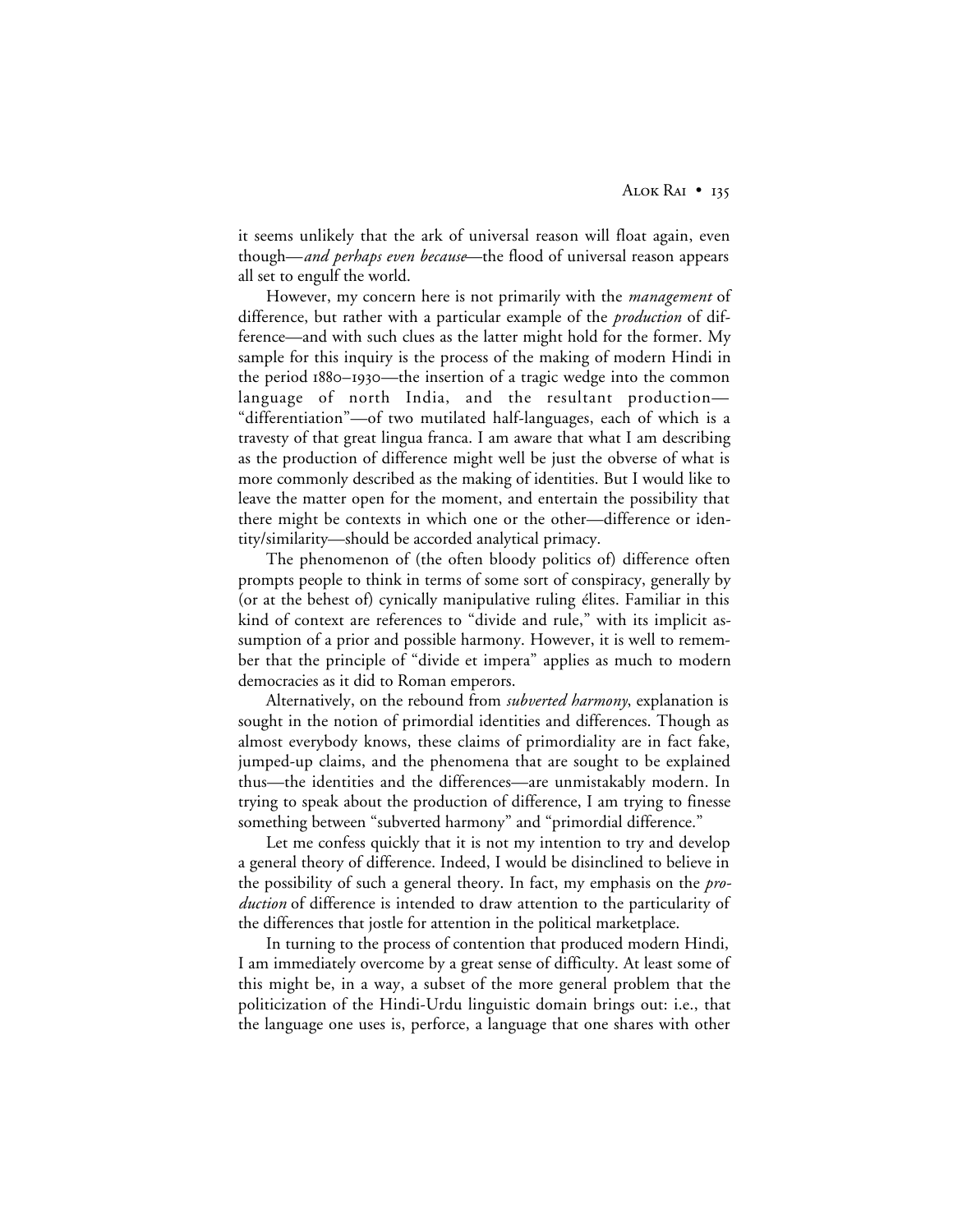users, that words mean what one wants them to mean *and* what others want them to mean. Thus, I write out of a conviction that there is but one, common language of north India, which is variously described as Hindi, Urdu, and Hindustani. In the course of history, some of which I seek to address below, particular ends of the linguistic spectrum have been sought to be hived off and infected with, on the one hand, Sanskritic, and on the other, Perso-Arabic influences. These latter processes have led to the emergence of two identifiable styles or registers, which I identify as "Hindi" and "Urdu." The substrate middle language which supports these stylistic variants I wish to identify as *Hindi* because the implicit suggestion of the fertile plains of Hind which were the site of the prolonged process of cultural mixing that produced that substrate language is more evocative to me than the narrower military associations of the name *Urdu*. Furthermore, the name *Hindi* for this language, used, it needs to be said, by Hindus and Muslims alike, is older than the nasty controversies that engulfed this domain towards the end of the last century. To call it *Hindi,* therefore, is, to my mind, to lay claim to that older cultural legacy. I am aware, however, that this substrate language has been, and is, described as Hindustani and as Urdu—which would also be fine with me, provided that these are always distinguished from what either would become when endowed with scare quotes: thus, Urdu becomes "Urdu," the barbarous Perso-Arabicized lingo of the mullah. As for "Hindustani"—i.e. with scare quotes—it is the embattled variant that Gandhi suggested could be written in either script and which left the pedants on either side—the pandits and the mullahs, committed to "Hindi" or to "Urdu"—either dissatisfied, each side seeing it as merely a Trojan horse of the other; or, occasionally, in moments of cultural confidence, greedy to annex it by infecting the middle domain with *their* kind of extremism. Thus, consider the fate, in this kind of force field, of the formulation "Hindī  $y\bar{a}$  Hindustānī," which was offered as a compromise solution. In the embattled context that I am still nerving myself up to essay, the y a could mean either that Hindi was *the same as* Hindustani—in which case the mullah was up in arms, because the Hindi could easily become "Hindi"—or that Hindustani was an *alternative to,* i.e. *other than* Hindi—in which case, to the pandit, who was equally suspicious, Hindustani—and even Gandhi's "Hindustani"—was only another name for Urdu, or even "Urdu." The terminological difficulty is acute, and it has led one exasperated scholar to propose that the contested middle language be called *Hirdu;* but I have no doubt that the other side would call this a biased compromise, and propose the alternative *Urdi!*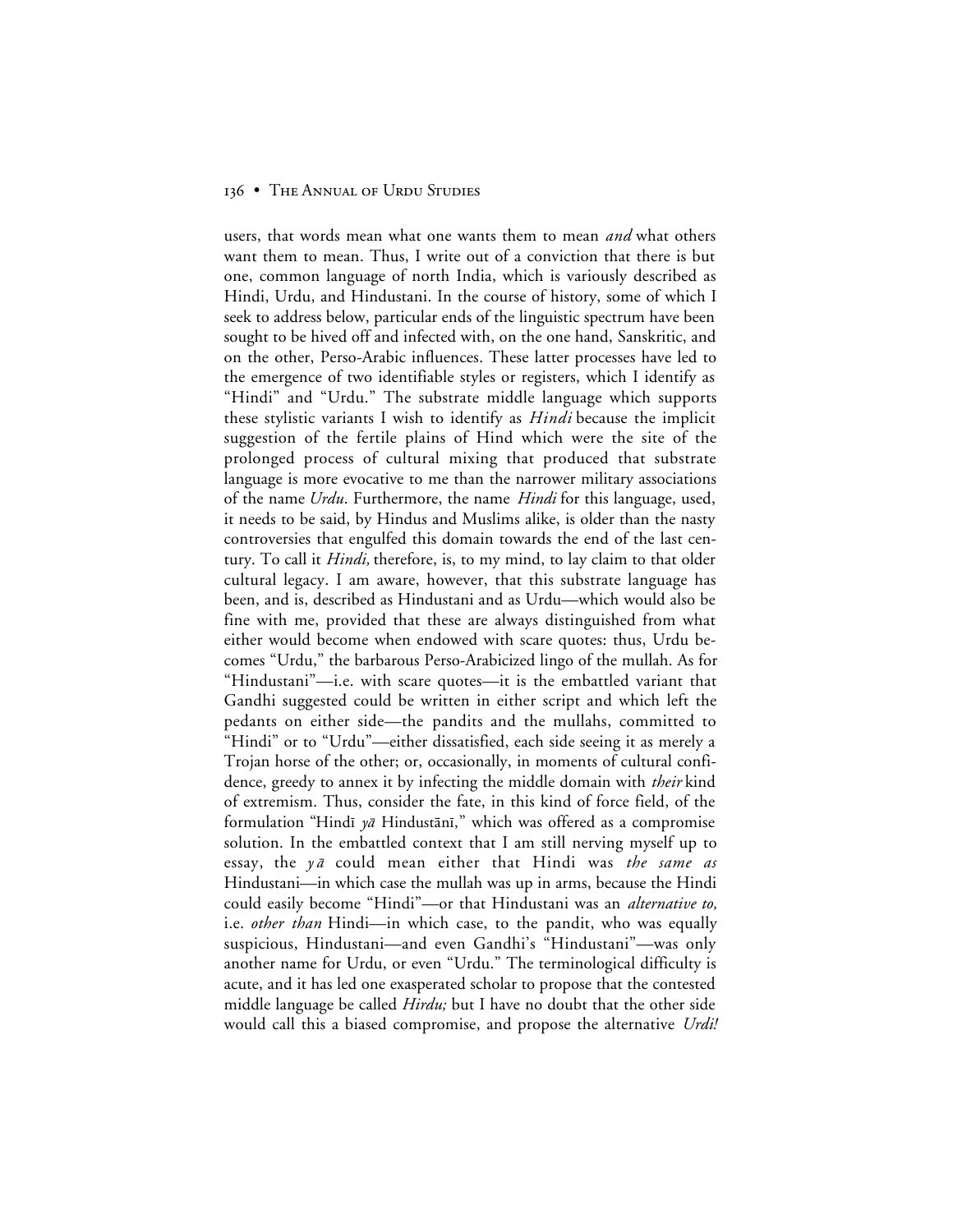However, facetious suggestions apart, there is little consolation in the fact that this terminological slipperiness in some sense imitates the intimate and raking difficulty which the Hindi-Urdu tussle of the early twentieth century created, and still creates all round. The fact that the difference happens in a shared linguistic domain does not render the difference superfluous, or transcendable through some mere terminological compromise. For all I know, such nebulous difference might make the resultant politics even more vicious. Because the language that one uses, and in some sense possesses at the same time as being possessed by it, is at each and every moment also owned by and available and malleable to the interference of often hostile others. Thus, for all the fussy precision that I might endeavor to bring to my use of the terms, carefully distinguishing Hindi from "Hindi," I suspect that the difficulty won't simply go away. But it just might consent to lying down and being stroked, as it were.

Despite this sense of difficulty I feel, and despite the ingrained intractability of this material, however, I find myself returning to this territory again and again. It is almost as if, amid all this sordidness, there is something valuable that has been mislaid, some cultural secret that we must recover if we are ever to find our way out of the present, ever-deepening abyss.

In stressing the process of the production of this linguistic "difference" in the late nineteenth century, I do not wish to imply a prior, Arcadian harmony. Thus, I am aware that the history of the two great communities of modern India shows evidence of contention and conflict long before the greater traumas of our time. But, and this much is incontestable, language itself was not a site of communal differentiation. Thus, we have the spectacle of Dr. Ballantyne in Banaras in  $1847$ , trying to rouse his students to a *communal* awareness of language, to take pride in "the culture of … the only language which your mothers and sisters understand."<sup>2</sup> His students did not understand what he was on about: "If the purity of Hindi is to consist in its exclusion of Mussalman words, we shall require to study Persian and Arabic in order to ascertain which of the words we are in the habit of issuing every day is Arabic or Persian, and which is Hindi."<sup>3</sup> The pedants of Fort William, rendering traditional

 $\overline{a}$ As quoted inChristopher R. King, *One Language, Two Scripts: The Hindi Movement in Nineteenth-Century North India* (Bombay: Oxford University Press, 1994), p. 90.

<sup>3</sup> *Ibid.*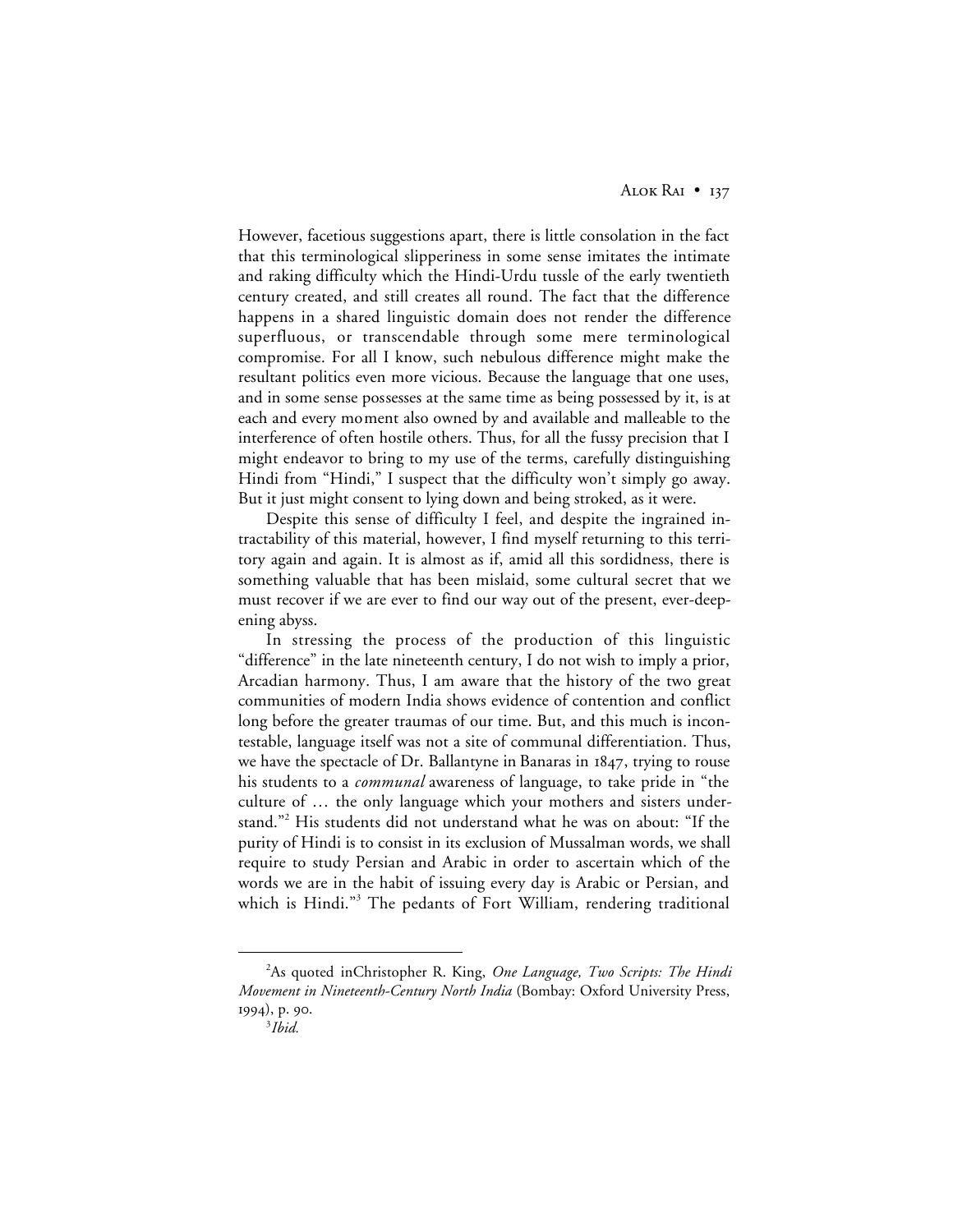materials into printable prose, did play around with stylistic variations—deleting foreign expressions, using a preponderantly Sanskritic vocabulary, etc.—but there is no evidence to suggest that these literary sports had anything like a "communal" edge or agenda. The language of Sang<sup>h</sup>āsan Battīsī cheerfully reflects the glorious confusion of the common tongue of north India, drawing freely not only from the classical founts of Sanskrit and Arabic and Persian, but also from the hybrid descendants of a whole range of Prakrits and other linguistic influences.

There is a great danger of reading this history retrospectively. Then, it seems entirely plausible to take the Daryā-e Latāfat, an eccentric lateeighteenth-century attempt to "purify" the language of the courtly élite of Delhi—to free it of demotic corruption from the localities adjoining the Red Fort—as a foreshadowing of the Hindu-Muslim tensions of our own time—as a sort of distant cause not only of communalism but even of Partition.<sup>4</sup> Whereas such a move would be clearly absurd, it is not all that different from a retrospective reading of, say, Malviya's *Court Character* agitation of the late 1890s. Of course Malviya's agitation is part of a process—one link in the chain whereby a certain disadvantaged protoélite maneuvers itself into power; but despite the bloody consequences of this, it is important to try and understand the process of the production of difference *prospectively* rather than retrospectively. Such a strategy would not only be academically more sound, or fair to the protagonists who lived this history without the advantage of hindsight; it might also hold some clues for the management of difference—something more than elegiac gloom or ritual denunciation in the face of this incomprehensible otherness, this will to tragedy.

Two organizations are central to the making of modern Hindi: the Nagari Pracharini Sabha of Banaras, and the Hindi Sahitya Sammelan situated at Allahabad. Of these the former, the Nagari Pracharini Sabha, was founded in 1893, and, as its name indicates, its activities were focused initially on the propagation of the Nagari script, although its later activities expanded to include scholarly and bibliographic activities of a pioneering kind. The second body, the Hindi Sahitya Sammelan, was more overtly political from the start and it is the Hindi Sahitya Sammelan which has to a large extent defined the cultural agenda of Hindi—or cer-

 $\overline{4}$ <sup>4</sup>See David Lelyveld, "Zubān-e Urdū-e Mu'allā and the Idol of Linguistic Origins," in *The Annual of Urdu Studies*, No. 9 (1994).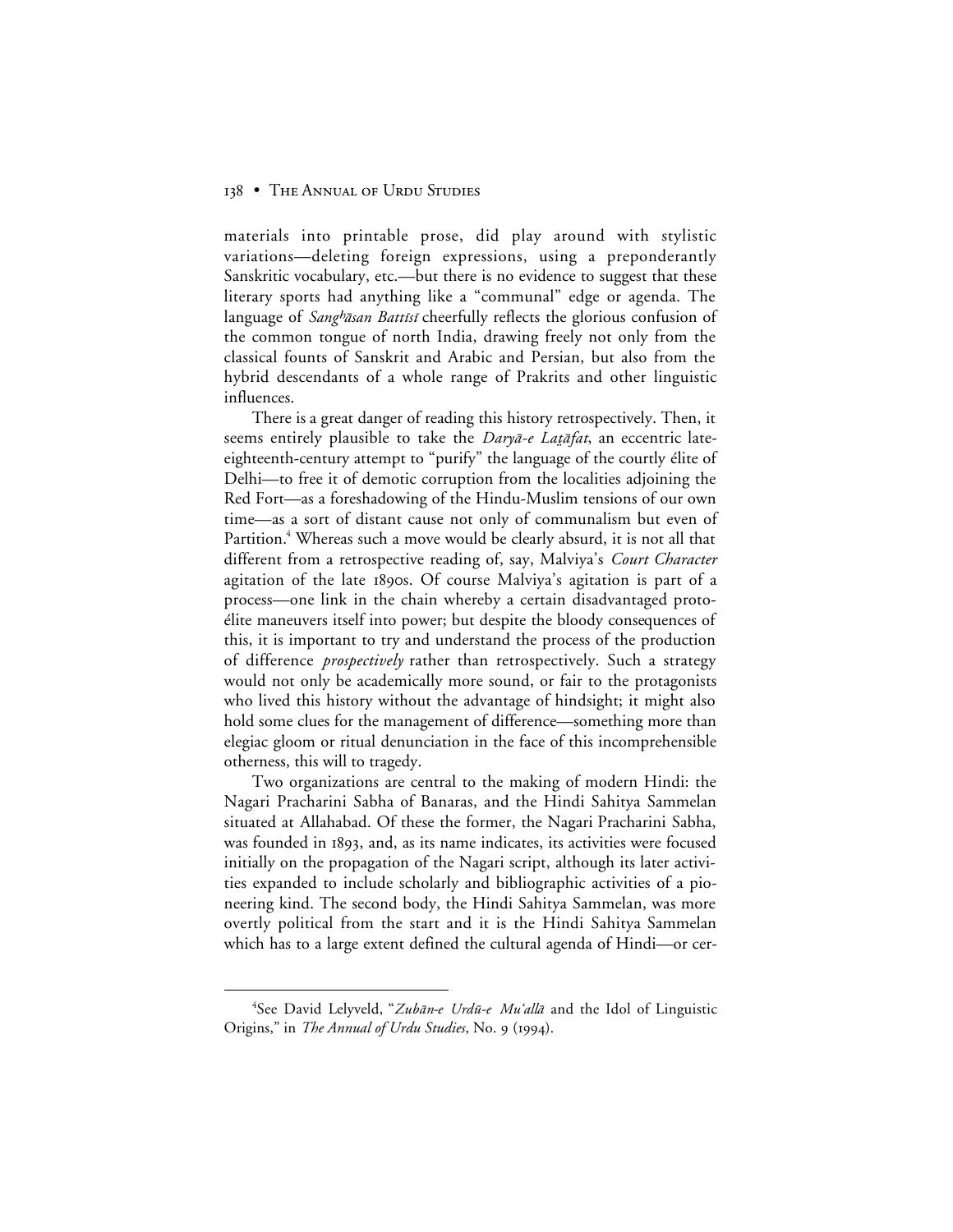tainly of the kind of Hindiwallah who *has* a cultural and political agenda.

The first convention of the Hindi Sahitya Sammelan was held in in Banaras, under the chairmanship of Madan Mohan Malviya. The start of this first annual conference was marked by a controversy that needs to be recalled in a little detail, because retrospection has rendered it deliciously symbolic. As it turned out, the conference was scheduled during Navratri and, as Malviya declared:

नवरात्र दर्गादेवी के पंजन का समय है. नवरात्र में सरस्वती शयन करती हैं। '

Navratri is a time during which the goddess Durga is worshipped; during Navratri, Saraswati sleeps.

The orthodox Brahmins were incensed that ostensibly cultural work—which belonged in Saraswati's domain—should be initiated during the particular festival dedicated to Durga, the goddess of power. Forced on the defensive, Malviya drew attention to the cultural unity which was manifest in the spectacle of nation-wide Durga worship:

जिस तरह पहले, उसी तरह आज भी हिन्दस्थान में हिमालय के ऊँचे शिखर से लंका के छोर तक सहस्रों करोड़ों हमारे भाई इस नवरात्र में दर्गा जी की स्तति करते हैं।  $(p, 3)$ 

Even today in Hindusthan, all the way from the high peaks of the Himalaya down to the shores of Lanka, thousands of crores of our brothers are singing the praises of Durgaji during this Navratri.

And now comes the rhetorical master move:

एक ही विद्या है, एक ही भाव है, केवल भाषा इसे पृथक् करती है। (*Ibid.*)

It is but one culture, it is but one emotion—only language keeps them apart.

Ergo, to work for the linguistic unity that eludes the spiritual unity manifest in Durga-worship is to simultaneously appease both Durga and

 $rac{1}{5}$ Lakshmi Shankar Vyas, ed., *Sabhapatiyon ke Bhashan,* vol. I (Allahabad: Hindi Sahitya Sammelan, 1987), p. 2. Henceforward, all references to this work appear in the text.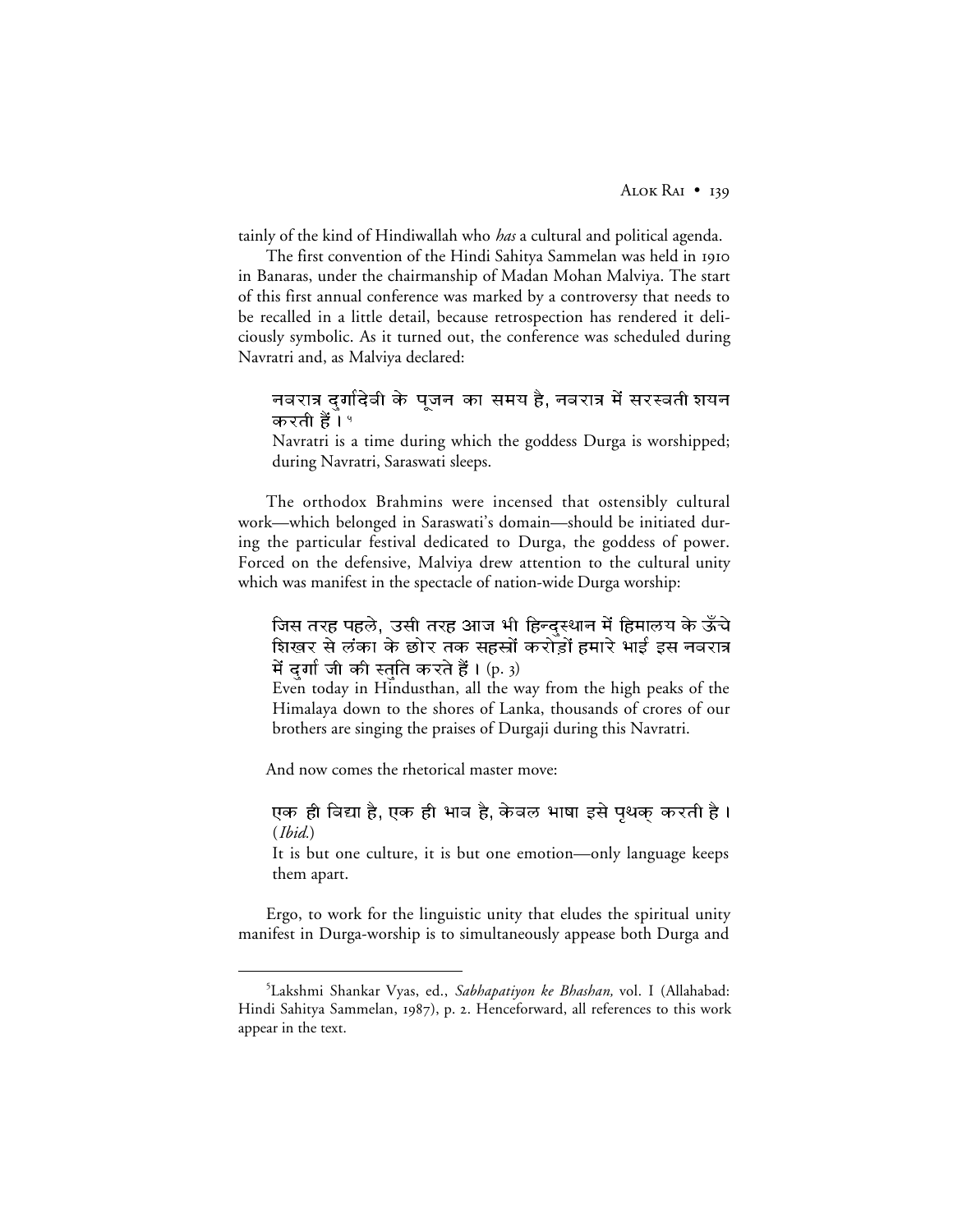#### Saraswati!

It is not recorded whether the orthodox were in fact mollified, but setting the controversy in the context of Malviya's seminal compilation of Nagari/Hindi materials, over a decade back—the famous *Memorandum regarding Court Character …* —one can notice an interesting shift. Thus, the *Memorandum* was structured around two main concerns: the first was education, and the benefits in respect of social reform that may be expected from its extension; the other was the language of the administration, and thus addressed the matter of power. In the intervening decade, it appears, the second part of the agenda has subsumed and consumed the first. Thus, Malviya reminded his listeners that Navratri culminated in Vijayadashami.

यह विजयादशमी वही विजयादशमी है जिसमें भगवान रामचन्द्र जी ने राक्षसों का नाश करके देश में फिर से सख-शान्ति की मन्दाकिनी बहायी थी । (*Ibid*.)

This Vijayadashami is the very same Vijayadashami on which the Lord Ramachandraji finally destroyed the demons and made the river of peace and contentment flow once again in this land.

The deep conservatism that had engulfed Hindi's fledgling radical agenda (and perhaps more accurately, its possibilities) became painfully evident in the next few sentences:

पुराने समय में भगवान् रामचन्द्र जी ने जो किया, अब वह देशी राँज्यों में होता है । वही<sup>`</sup>मारू बाजा बजता है, वही आर्यों के राजा महाराजाओं के वजिय का डंका बजता है । अब विजय नहीं <u>है</u> उसका शब्द है, उसे तो सन लीजिये। (Ibid.)

What the Lord Ramachandraji did in the ancient days is no different from what happens today in the native-ruled states. The same trumpets of war are sounded today, the drums are the same as those that announced the victories of Aryan kings and emperors. Now there is no victory, there is only the word thereof—listen to that, at least.

To those who can read the rhetoric of the traditional symbols, it is significant indeed that the founding moment of the ideological wing of the Hindi movement is located in a time when the Goddess of Learning is deep in her annual slumber, but the militant Durga, Goddess of Energy and War, is being celebrated!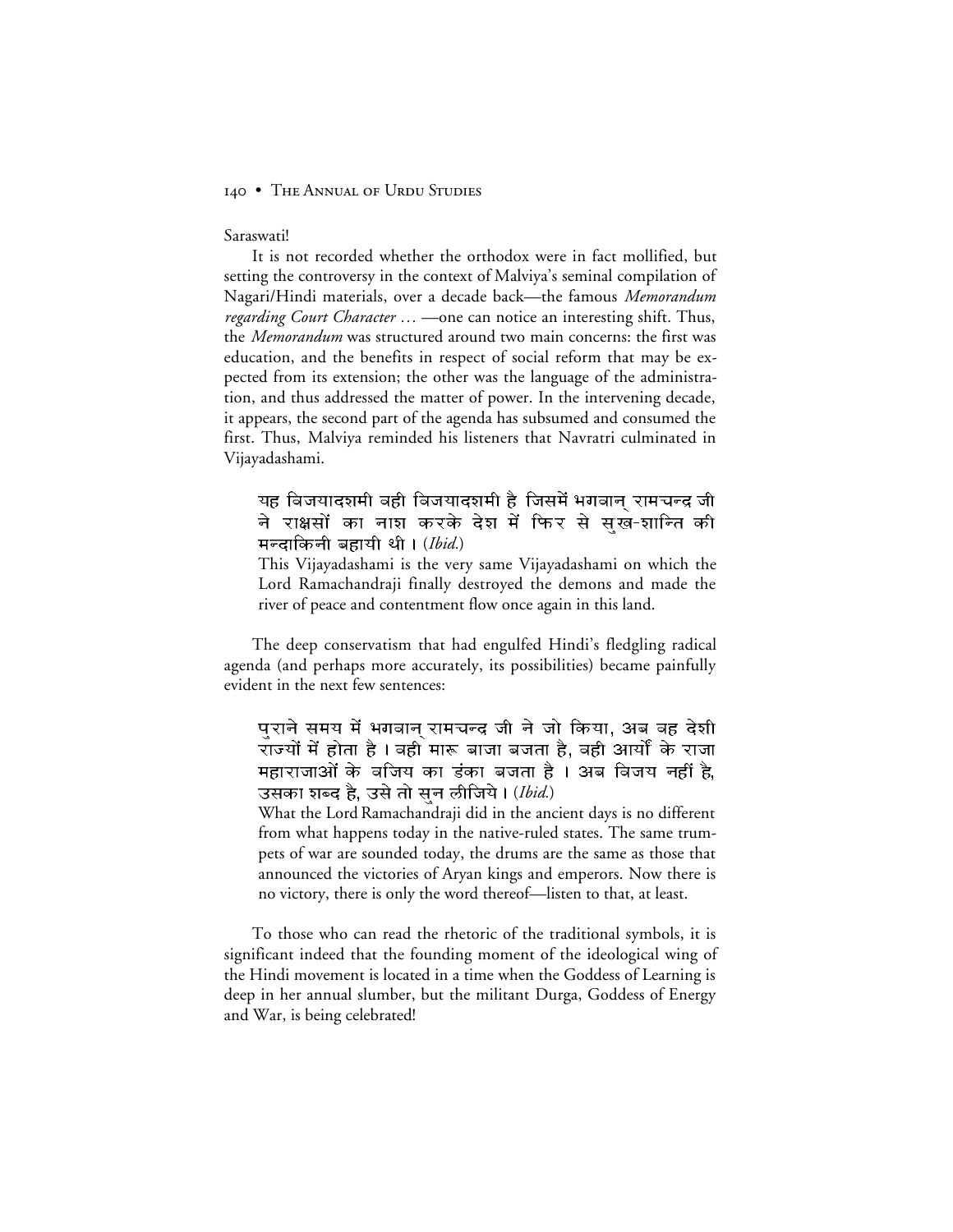ALOK RAI • 14I

Hindsight makes it look like conspiracy, but it is far more likely that colonial educational policy in the nineteenth century was simply inconsistent and confused—a not unknown characteristic of policy before and since. Thus, by mid-century, it had produced two distinct educational streams—one of these used the Nagari script, associated with Sanskrit and, with minor variations, various other languages and "dialects" of North India; whereas the other used the Persian script, not quite the Arabic of the Qur'ān, but near enough for the fact to become potentially combustible. Despite this, it was intended that the two streams would remain committed to the common language, though anxiety about the activities of pedants pulling away the center towards the "purer" margins can be heard from fairly early on. $6$  But it cannot also be entirely surprising that in time there emerged some difference in the cultural content of the two streams. If nothing else, the mere fact that there were two streams at all would have created pressures for internal and reciprocal self-justification in both streams, pressures which were manifested also at the level of language—the Nagari stream pulling towards Sanskrit, the Persian stream towards Arabic and Persian.

\*

Without going into the question of whether one or the other script was really beloved of the gods (or God), or scientific, or whatever—questions of obsessive interest to the combatants—the fact is that, in the couple of decades after 1857, the Nagari stream was in full flow. There were, however, significant differences between the kinds of people who belonged to the two streams. Thus, the Persian stream consisted predominantly of urban Muslims, professionals, Kayasthas, etc. The Nagari stream, on the other hand, tended to be relatively more rural, as well as drawing upon a higher proportion of the Hindu upper castes, mainly Brahmins and Banias, but also some Thakurs. However, the most significant difference was that this stream found itself closed off from the newly opening world of colonial administration after 1857. Not for the first time in history, an aspiring proto-élite discovered that the world had already been divided up.

There were successive attempts to persuade the government to open it up just a little, but the newly created Nagari challenge merely caused the entrenched élite—exercising dominance through their traditional

 <sup>6</sup> See King, *op. cit., passim.*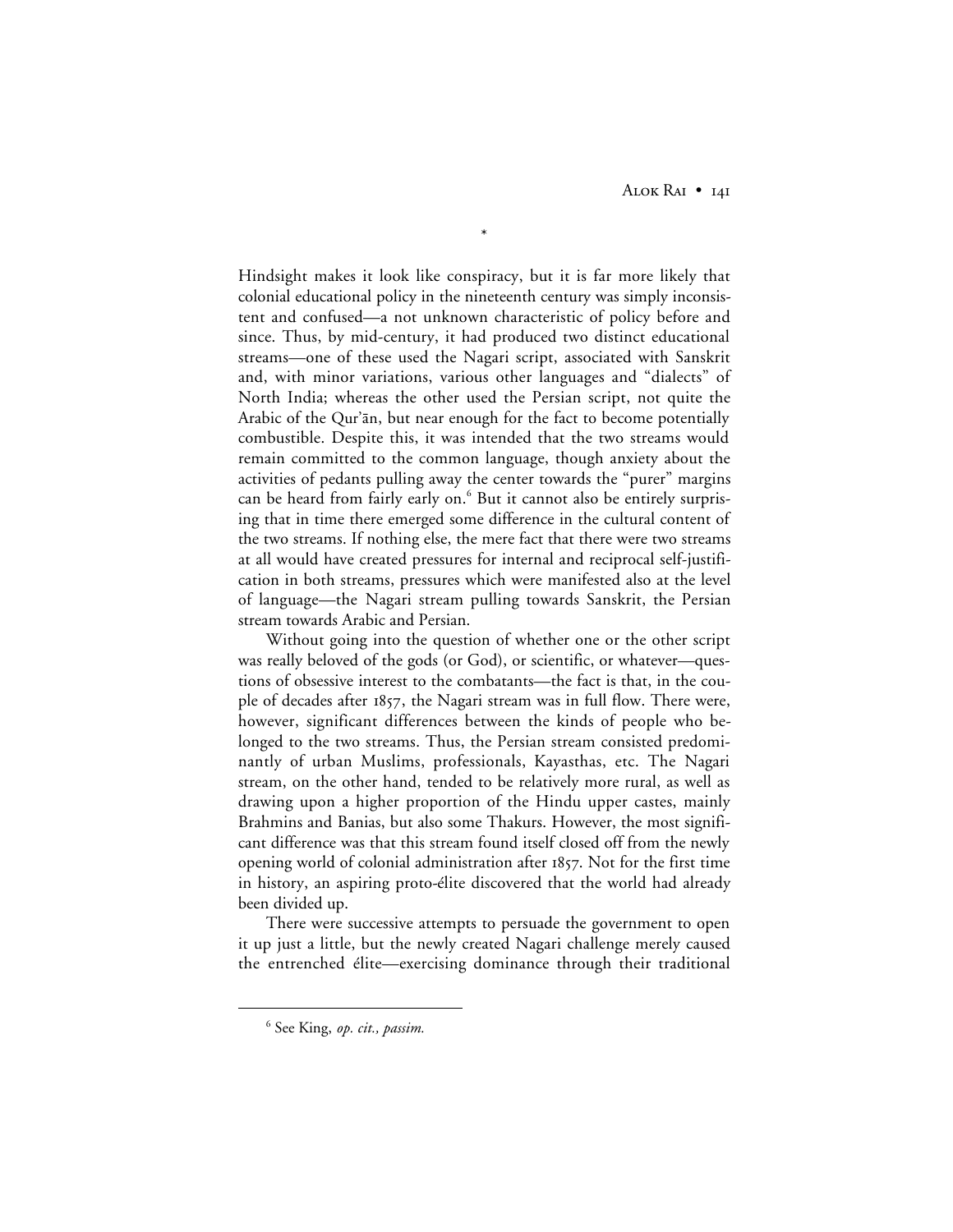mastery of the Persian script—to gang up even more forcefully. In testimony before the government, in memorials and before commissions, there was a fair amount of name-calling, along predictable lines: thus, while the Nagari lot were accused of being upstarts, "shopkeepers," and yokels, the others were identified as the feckless gentry, their language the language of playboys and prostitutes, of indolence and immorality. In the words of one vociferous Nagari supporter, the existing situation was one in which

```
कमाते तो धोतीवाले हैं, पर खाते टोपीवाले हैं। ^\circ
```
All the work is done by the dhoti-wallahs, while the fruits thereof are enjoyed by the topi-wallahs.

The dangerous situation created by the inconsistency in official policy—creating a class of underprivileged Nagari intelligentsia—was made even worse by the 1879 order which, in the teeth of pro-Nagari agitation, further extended the already resented empire of Persian and Urdu by making a knowledge thereof an essential requirement in all public appointments with a monthly emolument of more than Rs. 10.

The subsequent period till 1896 is, at least in respect of putting pressure on the government, deceptively quiet. It is almost as if the nascent élite has been forced on the defensive, forced to regroup. Because we know that the Nagari lot—the *d<sup>h</sup>õtīvālē*—were not, and indeed *could not be*, acquiescent.

\*

Malviya's *Memorial* is, on any reckoning, a masterly document. It is a thorough, professional compilation of materials and arguments in favor of Nagari. The crucial argument which he constructs, with much support from official data, concerns education, particularly primary education. He goes on to dwell on the social benefits of mass primary education, benefits that, one might add, are still awaited today. However (the critical part of the argument runs) the anticipated educational benefits will not materialize if the recipients of that education are going to be closed off from any prospect of employment. Malviya rarely lapses into the acrimony that had characterized earlier controversy—he refers *once* to

 $\frac{1}{7}$ Chandrabali Pandey, *Shasan men Nagari* (Allahabad: Hindi Sahitya Sammelan, 1948).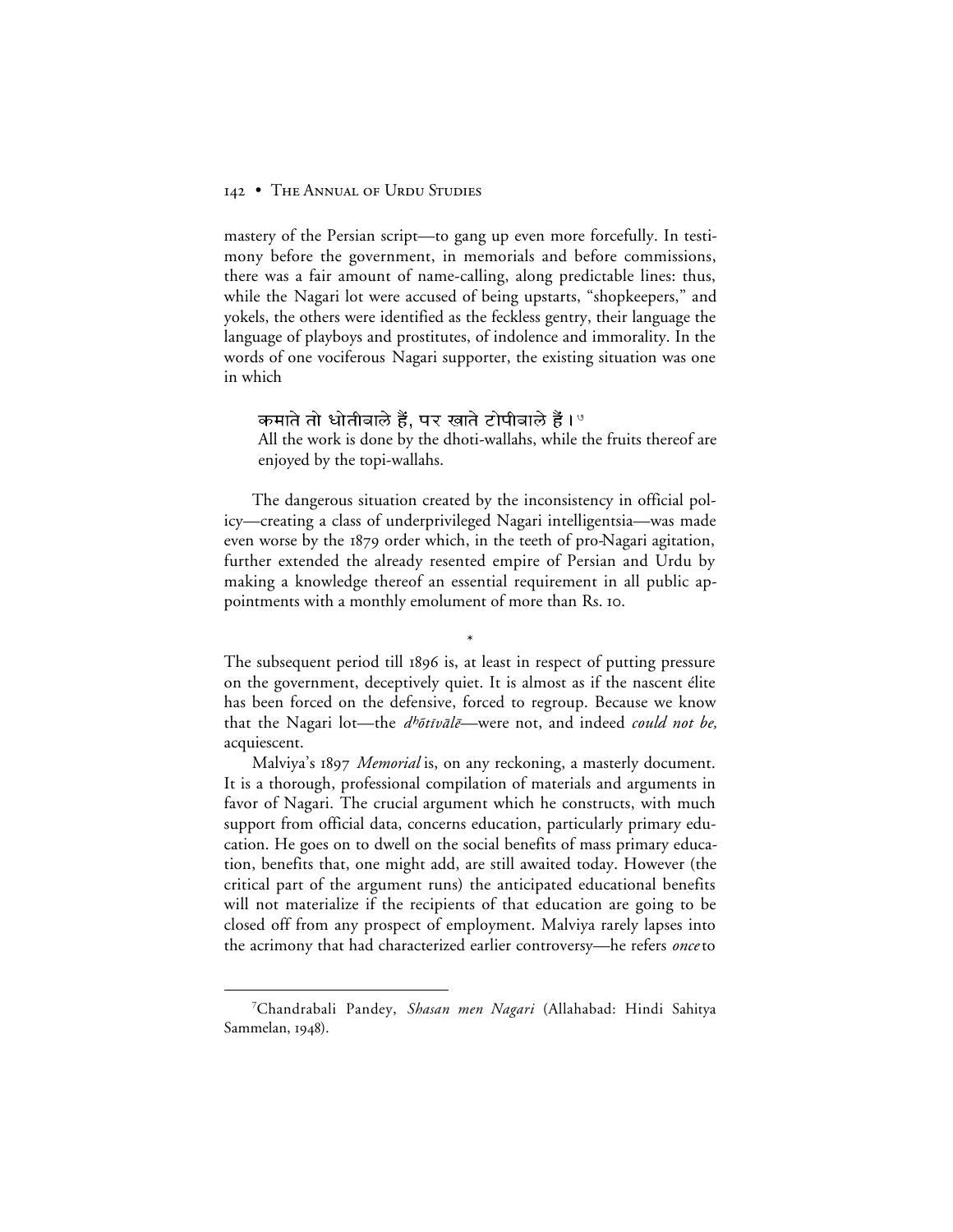the fact of Hindus being forced by the lure of employment into learning the Persian script as "involuntary conversion." But, in the main, the voice is calm and authoritative, and speaks not of self-interest but of democratic legitimacy. (Of course, all one needs to do is to recall actual literacy levels, or the genuflecting to princelings in the 1910 address—see above—to realize that the democratic claim was mostly rhetoric.)

The fortuitous appointment of a sympathetic Lt. Governor—McDonnell—provided the Nagari camp in 1900 with a victory that was as surprising then as it appears inevitable now. McDonnell's 1900 order allowed the permissive but not exclusive use of the *Nagari script* in the courts of the Province—but this was, by an astounding slip that appears incredible even now, modified by the Governor General in Council: whereas the resolution proposed by the Lt. Governor had used the terms "Nagari and Persian character," the Government of India amended this—without acknowledgment or justification—to read as "Hindi and Urdu languages."

Even so, the victory was largely a symbolic one; the entrenched administrative caste was still in place and the Nagari Pracharini Sabha, which tried to arrange for Nagari scribes who would offer free services to plaintiffs, soon discovered that material support is harder to come by than rhetoric.8 The "Urdu" side reacted with shock and a feeling of betrayal—having been abandoned by a colonial administration to which they had been steadfastly loyal—in favor of a bunch of no-account upstarts. But after 1900 the struggle was truly joined.

The Nagari agitation of the late nineteenth century shows clearly the advent of modern democratic political methods. Almost perforce, excluded from the corridors of government, the protagonists of Nagari resort to pressure politics, mobilizing support across the province, bombarding the government with memorials and resolutions, in a remarkably coordinated effort. Thus, the NWP&O Provincial Committee of the Hunter Commission of 1884 was bombarded by seventy-six pro-Hindi memorials, all identical, emanating from several different parts of the province, and containing in all  $58,289$  signatures.<sup>9</sup>

 <sup>8</sup> <sup>8</sup>King, *op.cit.*, p. 162.

<sup>9</sup> *Report of the NWP&O Provincial Committee with evidence taken before the Commission and Memorials addressed to the Education Commission Calcutta, 1884.* In the India Office Library, London.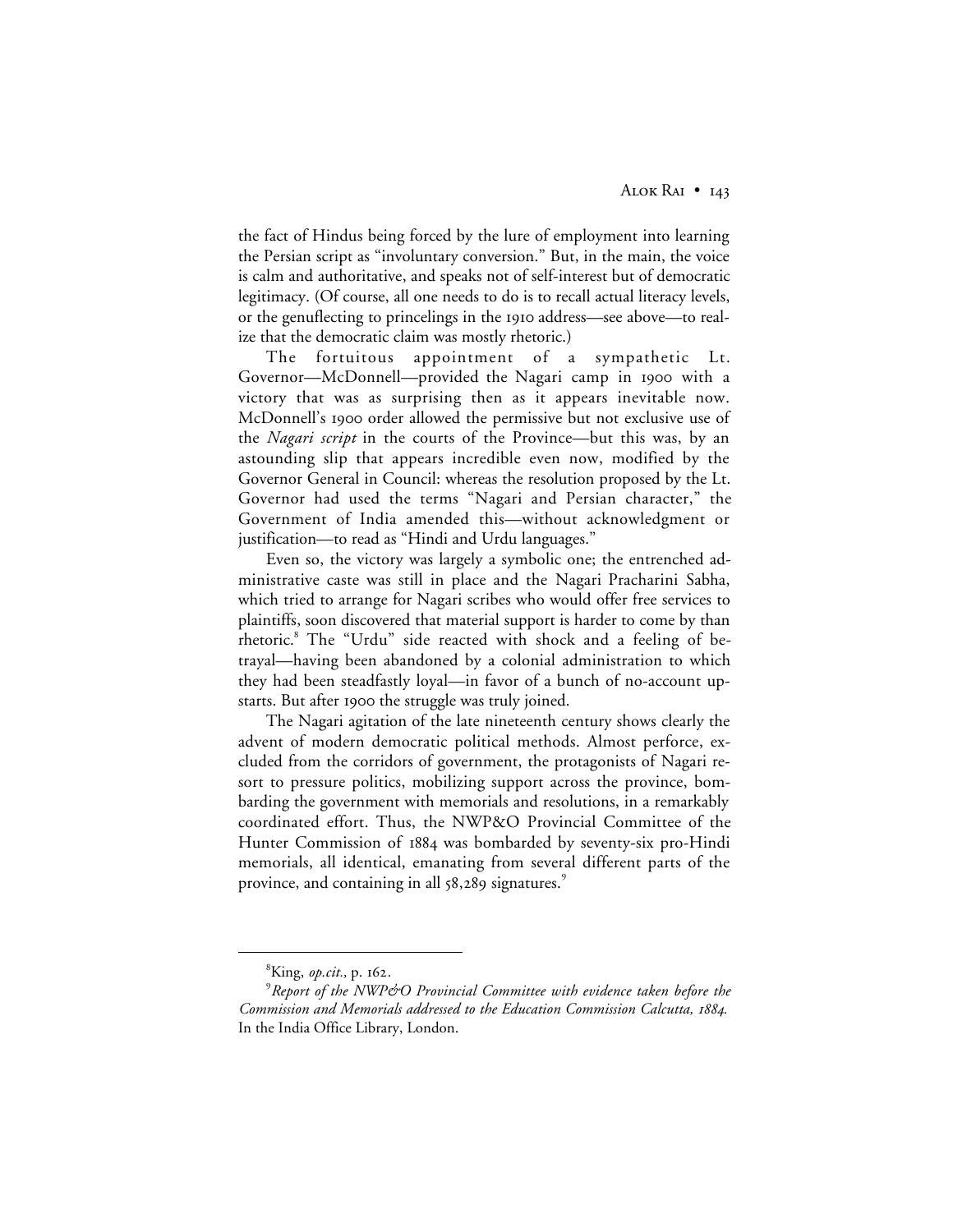The story so far is simple enough: a new proto-elite, trained in the Nagari script, seeks a share of power through official recognition of the script. The already entrenched elite seeks, arrogantly and strenuously, to protect its privileges. Finally, under the pressure of numbers as well as arguments, the Government is forced to relent, and straighten out the inconsistency between the output of its education system and the intake of its administration. What follows, however, is a little less straightforward—and is, in ways expectable and unexpected, the seed-time of our present and future woes. The *Punjab Observer* of 4 July 1900 warned direly: "We cannot characterize it as anything short of a grave political blunder, and history written a hundred years hence will have to mourn the mistake made in ." The "mistake" that the *Punjab Observer* had in mind was "harm to imperial interests," but the generations that are the inheritors of the divided legacy of the sub-continent are well within their rights to "mourn" something else.

\*

As a first step towards unraveling that confusion, let us consider some aspects of the true vernacular of north India. This is truly a middle language, born out of the necessities of intercourse between different peoples, communities and cultures, who are forced to rub together in the daily business of living their lives, over centuries. This is a genuinely secular creation, not only in the sense of its being poly-communal as well as multi-lingual in its sources, but also in the sense that it is *mundane* in its origins and purposes. This is also in some sense, for reasons relating to the necessary heterogeneity of the city, an urban tongue—a fact which might give it a somewhat "Muslim" color, since a relatively higher proportion of Muslims are urban rather than country dwellers. But it is as well to remember that Nagari—the script but, in some accounts, a language also—is also, *etymologically,* "of the town." Thus, the linguistic analog of the script which drives so much of the early and divisive agitation is in fact that same, one, common language. This language was unacceptable to the early opponents of Khari Boli precisely because it was perceived to be, essentially, marked by the Muslim connection—or, to use a slightly later rhetoric, that it was, in fact, Urdu. It was, to my mind, the politics generated by the Nagari demand that helped to create the space within which this Khari Boli could be suitably "decontaminated," purified,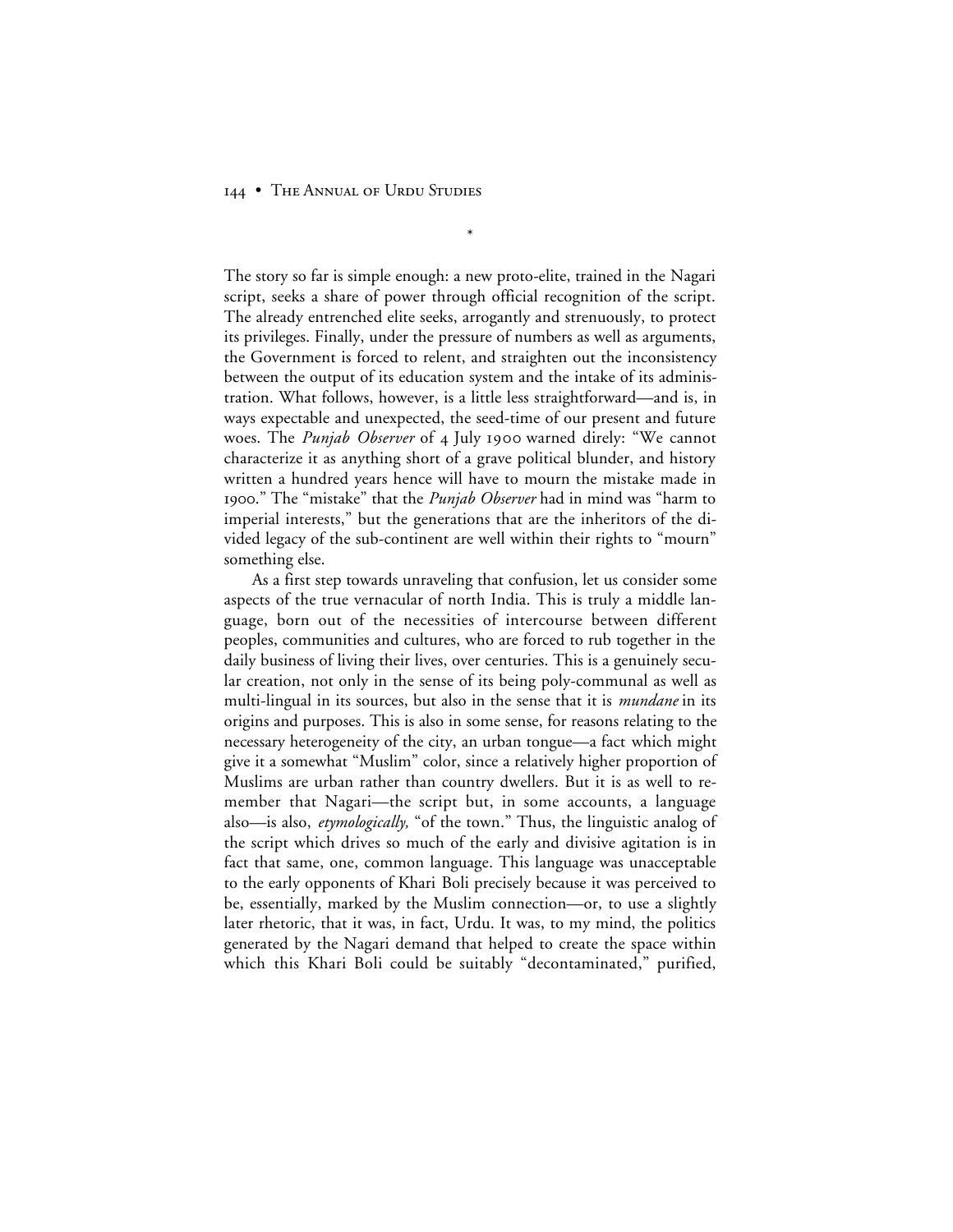ALOK RAI • 145

Hinduized—and so become modern "Hindi."<sup>10</sup> It is over this body that the two sides, soon to mutate into the two warring communities, fight.

And are, perhaps, *condemned* to fight by the exigencies of the socioeconomic situation which forces impoverished societies, then and now, to practice and devise strategies for practicing, innovative and brutal forms of triage. It seems to me, therefore that one cannot deal adequately with the phenomenon of the production of difference without being forced to turn to the process of production—material production—itself. It is important to be able to see both in the manifestations and assertions as well as in the ascriptions of difference, the second-order consequences of distortions and injustices deriving from the process of material production. If an inadequate social product is to be shared out, someone must lose. These "losers," sometimes resigned but resentful, sometimes combative and resistant, enter the historical process in the shape of hungry, contentious groups and individuals.

The democratic legitimacy of both sides derives from their claim to the common language. The Nagari élite has an advantage here, in that it has genuinely plebeian origins. The "Persian" élite—mainly but not exclusively Muslim—takes some time overcoming its feudal/aristocratic hang-ups. Then, it asserts its claim to the secular inheritance embodied in the language—and mirrored indeed in the communally mixed character of the class which claims to defend it against the disruptive and exclusivist designs of the protagonists of Nagari and "Hindi." For the Nagari side, however, the promise of communal harmony is poisoned by the reality of privilege—or, to put it more precisely, they have a different perception of the manifest danger to communal peace. (The burden of embarrassment that Indian secularism derives from this association with élite privilege, its historical imbrication with the world of the great Avadh *zamīndārs* is, perhaps, not germane to the present story. Of course, that *zamindāri* world did not consist only of the clichéd exploiters of popular mythology—this was also the world of composite culture, of tahzeeb [tehzib] and *takalluf*, of refinement and of significant cultural achievements. Indeed, in a crucial sense, this world not only comprised but was also, in the last analysis, made by the Avadh peasantry. Thus one would be well within

<sup>&</sup>lt;sup>10</sup>This becomes clearly evident in the Braj/Khari Boli controversy that is associated with the name of Ayodhya Prasad Khattri. See my "Ayodhya Prasad Khattri's Khari Boli and Braj," in A. Bhalla and P. Bumke, eds. *Images of Rural India* (New Delhi: Sterling, 1992).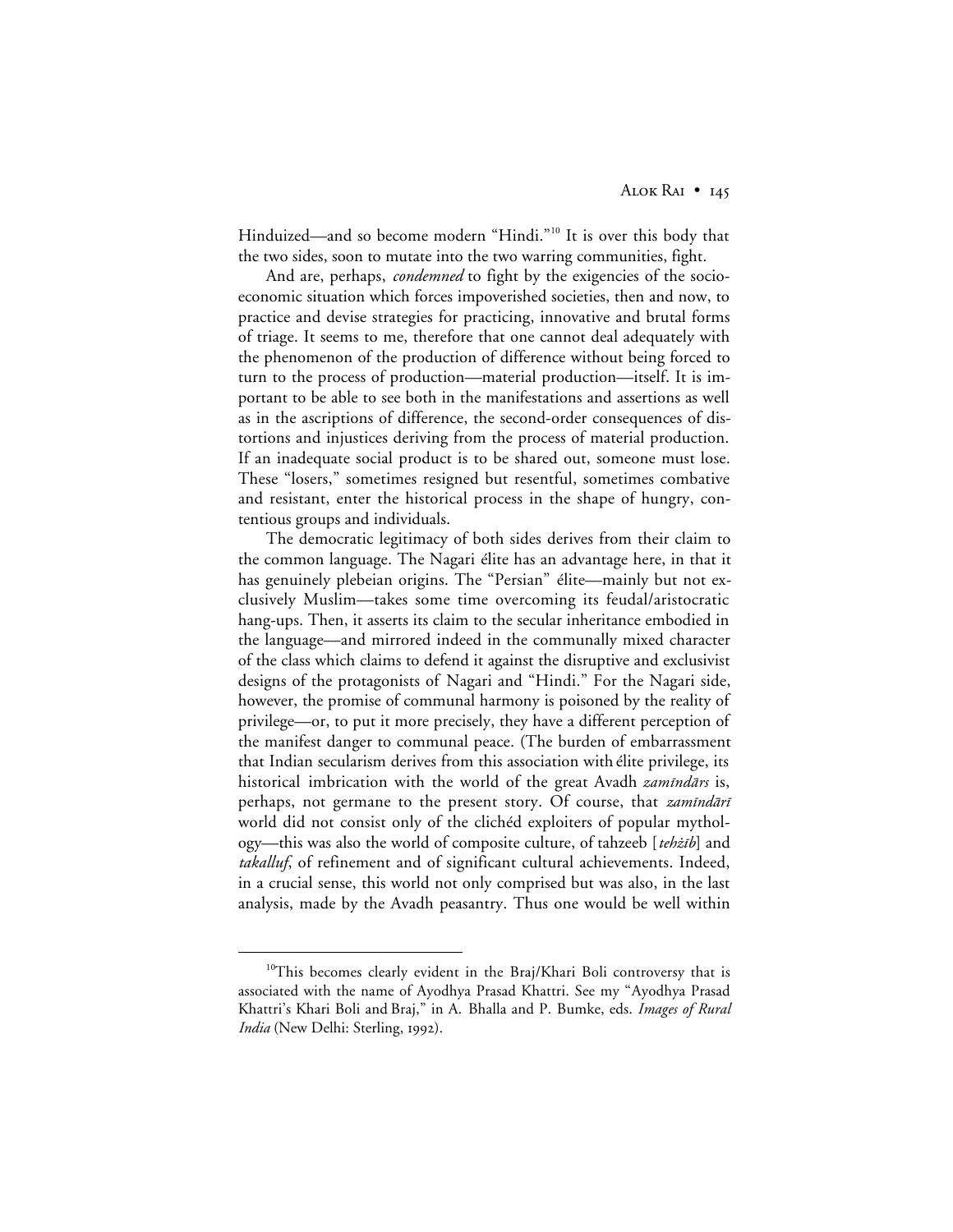one's rights in this context to talk not only of élite secularism but also, deriving from the shared world, the existential *modus vivendi* of those selfsame peasants, of mass secularism. But the critical question is: Can that popular secularism be salvaged today, rescued from the fatal embrace of the *zamīndārī* feudal order and its successor nostalgias? Rahi Masoom Raza's *Aadha Gaaon* [ $\bar{A}$ d<sup>h</sup> $\bar{a}$  G $\bar{a}$ 'õn], the classic exploration of the difficult terrain where the nostalgic memory of social harmony is inextricably bound up with a historical awareness of inequality, and injustice, and exploitation. The task is more than merely academic—it is politically urgent. Because one can hardly fail to notice the wholly undeserved populist energy that the politics of Hindu communalism derives from this history of attacking a world of élite privilege, at least in U.P.)

Each side claims, as indeed it must, that *the other is different,* and therefore distant from the language of the common people. But the only practical recourse available to these fractious sharers of the common language is in fact to make *themselves* different—and to forget that they have done so, and that they must continue to do so. Thus, the Nagari élite seeks to identify the language of the "Persian" élite—variously "Urdu" or "Hindustani"—with the Arabo-Persianizing lunatic fringe. The Urdu side, in turn, seeks to identify the language of the Nagari élite with the Hindi of the Sanskritizing lunatic fringe.

However, each side, in order to strengthen and make good on its claim of democratic legitimacy, is also forced not only to gesture towards the possible popular constituency of the future (which, if truly mobilized, might force a kind of politics which neither side, neither the Avadh élite identified by Francis Robinson, nor the newly arisen *savarna* Hindu élite, is prepared to countenance), but also to generate and crystallize an *immediately available* constituency.

Each side is, thus, forced to move away from the shared middle ground of the common language, and cobble together a symbology and an imaginary that can sustain the necessary cultural exclusivism: the Hindu myths about the Muslims and the Muslim myths about the Hindus. *Each side, in seeking to prove that the other is different, is forced to evacuate the middle ground and take recourse to diverse strategies in order to differentiate itself.* As a result of this process there is born a purified, Sanskritized version of this middle tongue, called "Hindi." And similarly, there is born—or born again—an Arabo-Persianized version of the same middle tongue, called "Urdu."

I suspect, however, that this point/counter-point mode of narrating these developments tends to underplay, if not altogether obscure, the *in-*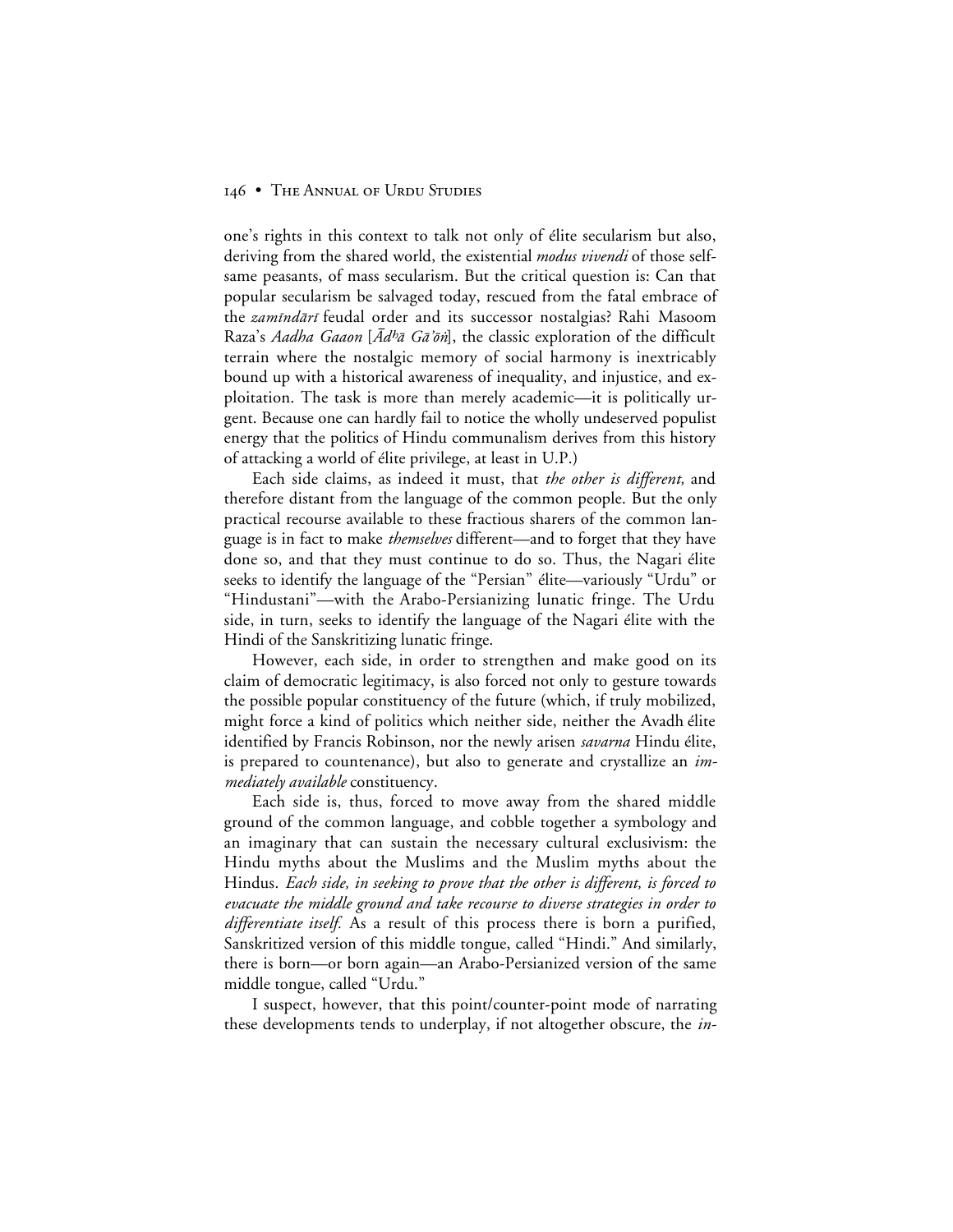*ternal* dynamic of these sociocultural processes. Thus, the Sanskritization of Hindi and the Persianization of Urdu—producing, respectively, "Hindi" and "Urdu" from and upon a shared linguistic base—also enjoy a certain autonomy. Thus the moves to de-Persianize Urdu and bring it closer to the vernacular happen at around the same time as the move to purify Hindi and bring it closer to Sanskrit is gaining ground—approximately the last quarter of the nineteenth century. In time, however, the enforced intimacy of modern democratic politics forces the two processes to move more closely in tandem—ironically, in both cases, by turning away, towards their lunatic, culturally exclusivist peripheries.

I am not equipped for it, and this is perhaps not the place to narrate the evolution of these dialectically fated internal dynamics. However, in respect of Hindi, which I know better, it may be said that the differentiation is sought to be established around three axes: firstly, the script. This difference, once it is forced into the public domain, is irreducible, and renders the problem, finally, non-negotiable. Secondly, affiliation: this might sound like linguistics, but the attempt to establish family trees, with Sanskrit as the mother, and Hindi as the eldest daughter, etc., not only creates a pedigree for Hindi, and sets it in a superior relationship (this is an Indian family, and age has precedence!) to the other languages of north India, to Bangla, and Gujarati and Marathi. However, another effect that is surely not inadvertent is that it excludes Urdu, which is virtually indistinguishable from Hindi in one of its moods, from the genealogy altogether. That which is, at most, a Siamese sibling, is excluded from kinship altogether. This, to my mind, is the politics of the family trees that Hindiwallahs draw up constantly—kinship rules out the claims of other kinds of contiguity. (There is another problem with these family trees: although Sanskrit is the mother, there isn't a father in sight—which curious omission suggests to me that the biology of these genealogists is just as unreliable as their history.) The linguistic and grammatical base, far from being derived from Sanskrit by some Hindu version of immaculate conception is, in fact, a product of the cultural promiscuity that has been the historical experience of the fertile plains of Hindustan.

There are, not surprisingly, problems with their preferred ancestry: the relationship with Urdu is manifest, and that with Sanskrit is largely mythical. Given the grammatical distance between Hindi and Sanskrit, the pernicious fantasists are forced thus—the third axis—to resort to large-scale lexical borrowing, bending the relaxed, loose-limbed grammar of the achieved middle tongue in order to create a consonantal clutter which might to a largely semi-literate constituency, sound Sanskritoid. It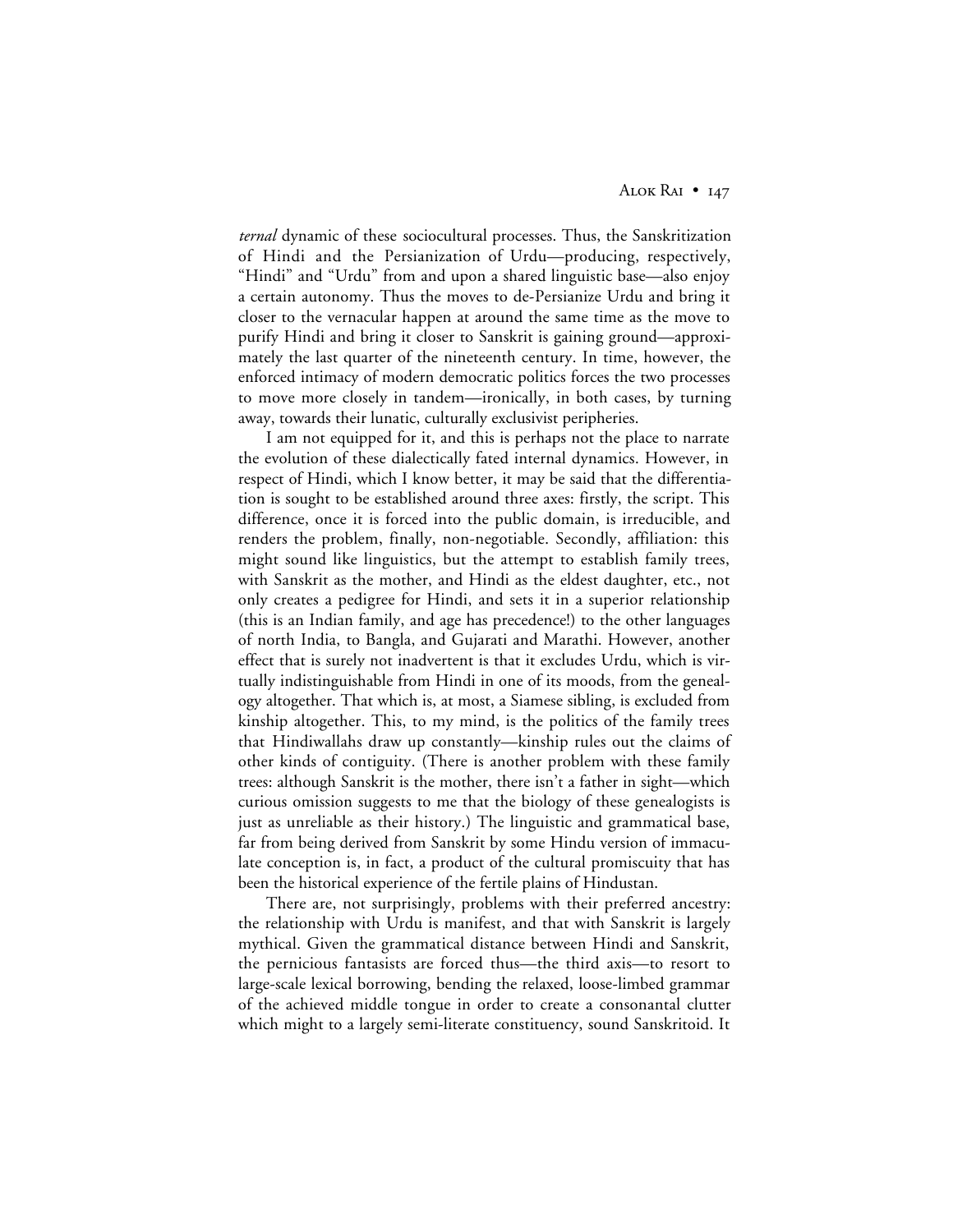would be fair to note, however, that in the hands of sensitive and skilled users—Hazari Prasad Dwivedi is the name that comes first to mind—this synthetic language is capable of considerable power, drawing upon the technical and philosophical resources of Sanskrit. But in the hands of lesser mortals, the Sanskritic syncopated consonants of "Hindi" produce merely a ritual sound, whose purpose is not communication so much as it is to reassure the flock. I imagine that the strangulated gutturals of Arabicized "Urdu" fulfill a similar function.

The point to note in all this is that each side is forced to deny what both sides know—*and need to know—*is the truth: that the common people have, over the centuries, evolved a rich and various and shared language. If there weren't *one* language at the heart of the conflict, there would be no problem, no need for strenuous differentiation, in the first place. What is more, unless there is to be more than a single "common people," the claim of democratic legitimacy of both the differentiating, exclusivist factions requires that, in the teeth of mere logic, even their own, they must lay claim to it. But each side ends up justifying and deserving the accusations of the other. Or, to complete the somewhat confusing picture, with its symmetrical, mirror-like quality, the two sides not only need to know the truth about a common, trans-community language, but are also required, by political imperatives, to seek to deny and forget what they know to be true. Indeed, in so far as the body of the common language is always available to its users, partisans on both sides are condemned to violate that body and so falsify what they know to be true, and need to know to be true, simultaneously.

By the time we arrive at the 1930s, the process of differentiation is already beginning to yield its bitter, familiar harvest. Old soldiers as well as the newest long-distance media-packaged electronic warfare experts know, the dirtiest fighting is the one that happens at close quarters: hand-tohand combat is all about blood. (And "blood" perhaps, to family-realists, as distinct from family-sentimentalists, is all about hand-to-hand combat!) In any case, the violence that the Hindi-Urdu conflict was skillfully manipulated to generate was very much violence within the family—and it is, as we know, a trauma that is infinitely renewable. However, I have no intention of going once again over this familiar territory. Instead, I would like to indicate, in conclusion, some of the less obvious effects of the process of differentiation narrated above.

Two kinds of consequences come to mind. One effect of the process of contention and difference whereby modern Hindi comes about is that it cannot afford to know the truth about itself and its origins. Thus, a